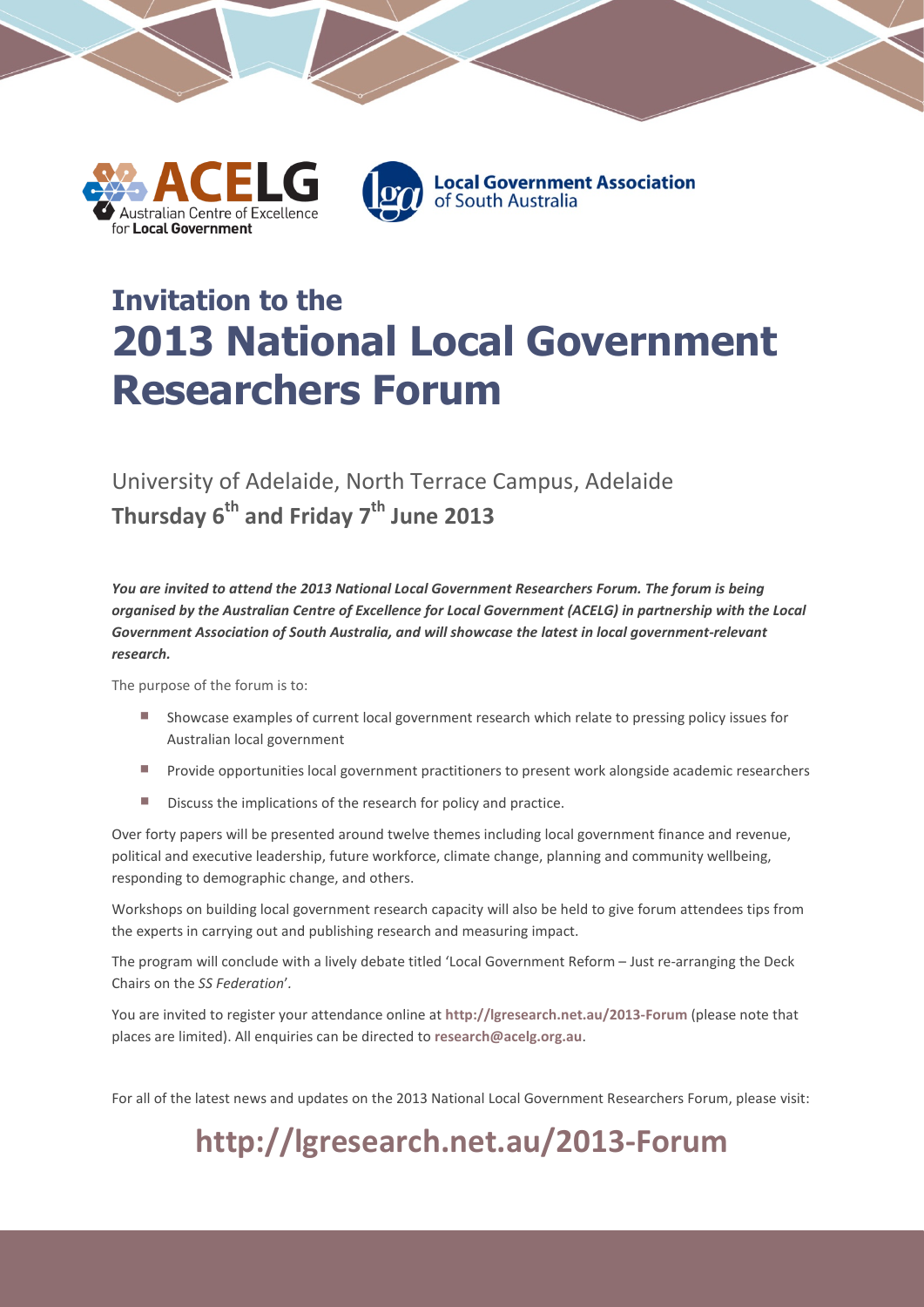## **Showcase and Forum Program** (subject to change)

#### Day 1: Thursday 6 June 2013

| 9.00am  | <b>Arrival Tea and Coffee</b>                                                                                                                                                                                                                                                                                                             |                                                                                                                                                                                                                                                                                                                                                                                                                                                                                                              |                                                                                                                                                                                                                                                                                                                                                                                                                                                                        |  |  |
|---------|-------------------------------------------------------------------------------------------------------------------------------------------------------------------------------------------------------------------------------------------------------------------------------------------------------------------------------------------|--------------------------------------------------------------------------------------------------------------------------------------------------------------------------------------------------------------------------------------------------------------------------------------------------------------------------------------------------------------------------------------------------------------------------------------------------------------------------------------------------------------|------------------------------------------------------------------------------------------------------------------------------------------------------------------------------------------------------------------------------------------------------------------------------------------------------------------------------------------------------------------------------------------------------------------------------------------------------------------------|--|--|
| 9.30am  | Welcome by Wendy Campana, CEO of the Local Government Association of South Australia, and the Hon. Margaret Reynolds, ACELG Chairperson.                                                                                                                                                                                                  |                                                                                                                                                                                                                                                                                                                                                                                                                                                                                                              |                                                                                                                                                                                                                                                                                                                                                                                                                                                                        |  |  |
| 9.45am  | Opening Address by Felicity Ann-Lewis, President of the Australian Local Government Association.                                                                                                                                                                                                                                          |                                                                                                                                                                                                                                                                                                                                                                                                                                                                                                              |                                                                                                                                                                                                                                                                                                                                                                                                                                                                        |  |  |
| 10.15am | Overview of forum program and format.                                                                                                                                                                                                                                                                                                     |                                                                                                                                                                                                                                                                                                                                                                                                                                                                                                              |                                                                                                                                                                                                                                                                                                                                                                                                                                                                        |  |  |
| 10.30am | <b>Morning Tea</b>                                                                                                                                                                                                                                                                                                                        |                                                                                                                                                                                                                                                                                                                                                                                                                                                                                                              |                                                                                                                                                                                                                                                                                                                                                                                                                                                                        |  |  |
|         | <b>STREAM 1</b>                                                                                                                                                                                                                                                                                                                           | <b>STREAM 2</b>                                                                                                                                                                                                                                                                                                                                                                                                                                                                                              | <b>STREAM 3</b>                                                                                                                                                                                                                                                                                                                                                                                                                                                        |  |  |
| 11.00am | <b>Local Government Finance and Revenue</b><br>In our hands: Strengthening local government<br>revenue for the 21st century<br>John Comrie, ACELG (associate)<br>Strong foundations for sustainable local<br>infrastructure<br>Darrin Grimsy, Ernst & Young<br>Facilitated by Roberta Ryan, ACELG and UTS<br>Centre for Local Government. | <b>Political and Executive Leadership (Panel)</b><br>A study of the career paths of local<br>government CEOs<br>Theresa Smith-Ruig and Bligh Grant,<br>University of New England<br>'You just know': Recruiting CEOs in local<br>government<br>Jacquie Hutchinson, University of Western<br>Australia<br>Challenges and motivators – leadership in local<br>government<br>Ruth Paillas and Mark Sumich, Local<br><b>Government NSW</b><br>Facilitated by Graham Sansom, University of<br>Technology, Sydney. | <b>Latest in Regional Research</b><br>Regional Australia Institute research stocktake<br>Julie Wilson, Regional Australia Institute<br>Regional economies and the Upper Spencer<br>Gulf - case study<br><b>Juliet Hester, Australian Bureau of Statistics</b><br>Researching with reciprocity<br>Thomas Michel and Julie-ann Bassinder,<br>Northern Territory researchers<br>Facilitated by John Martin, ACELG Research<br>Advisory Committee and La Trobe University. |  |  |
| 12.30pm | Lunch and opportunity to view posters                                                                                                                                                                                                                                                                                                     |                                                                                                                                                                                                                                                                                                                                                                                                                                                                                                              |                                                                                                                                                                                                                                                                                                                                                                                                                                                                        |  |  |

*Continued on next page…*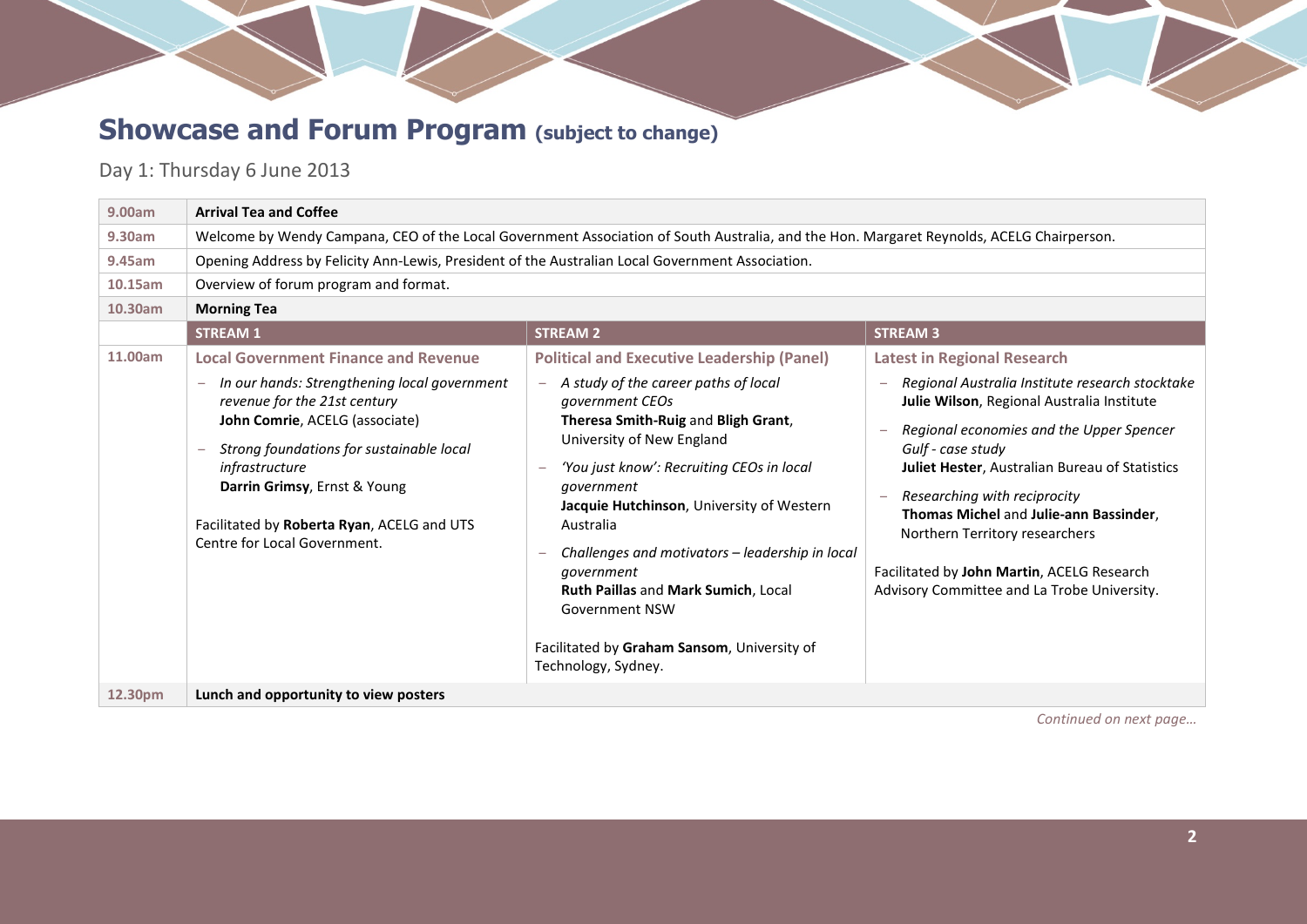

### Day 1: Thursday 6 June 2013 continued

|        | <b>STREAM 1</b>                                                                                                                                                                                                                                                                                                                                                                 | <b>STREAM 2</b>                                                                                                                                                                                                                                                                                                                                                                                                                                    | <b>STREAM 3</b>                                                                                                                                                                                                                                                                                                                                                                                                        |  |
|--------|---------------------------------------------------------------------------------------------------------------------------------------------------------------------------------------------------------------------------------------------------------------------------------------------------------------------------------------------------------------------------------|----------------------------------------------------------------------------------------------------------------------------------------------------------------------------------------------------------------------------------------------------------------------------------------------------------------------------------------------------------------------------------------------------------------------------------------------------|------------------------------------------------------------------------------------------------------------------------------------------------------------------------------------------------------------------------------------------------------------------------------------------------------------------------------------------------------------------------------------------------------------------------|--|
| 1.30pm | <b>Local Government as Community Facilitator</b>                                                                                                                                                                                                                                                                                                                                | <b>Future Workforce (Panel)</b>                                                                                                                                                                                                                                                                                                                                                                                                                    | <b>Recent South Australian Research</b>                                                                                                                                                                                                                                                                                                                                                                                |  |
|        | Learning as learning as a driver for change in<br>communities<br>Max Eastcott, Gwydir Shire Council<br>"Sensemaking" in turbulent environments<br>John Martin, Latrobe University<br>Does local representation matter?<br>$\overline{\phantom{a}}$<br>Su Fei Tan, UTS Centre for Local Government<br>Facilitated by Maree McPherson, Victorian Local<br>Government Association. | Overview of the National Workforce Strategy<br>and underpinning research<br>John Ravlic, Local Government Managers<br>Australia<br>Motivating and retaining local government<br>workers: What does it take?<br>Robyn Morris, Edith Cowan University<br>Other panelists: Greg McLean, Australian Services<br>Union; Donna Galvin, WBC Strategic Alliance;<br>Sarah Artist, UTS Centre for Local Government.<br>Facilitated by Melissa Gibbs, ACELG. | Development of social infrastructure in growth<br>corridors<br><b>Bronwyn Webster, City of Charles Sturt</b><br>Youth development in local government -<br>future roles<br>Stuart Boyd, Adelaide Hills Council<br>Participatory decision making software<br>David Hope, Flinders University<br>Facilitated by Shane Sody, ACELG Research<br>Advisory Committee and Local Government<br>Association of South Australia. |  |
| 3.00pm | <b>Afternoon Tea</b>                                                                                                                                                                                                                                                                                                                                                            |                                                                                                                                                                                                                                                                                                                                                                                                                                                    |                                                                                                                                                                                                                                                                                                                                                                                                                        |  |
| 3.30pm | <b>Q &amp; A on Preparing Research Papers</b><br>(Workshop)                                                                                                                                                                                                                                                                                                                     | <b>Steps for Publishing in Journals (Workshop)</b>                                                                                                                                                                                                                                                                                                                                                                                                 | <b>Measuring Impact of Applied Research</b><br>(Workshop)                                                                                                                                                                                                                                                                                                                                                              |  |
| 4.30pm | Day's wrap up                                                                                                                                                                                                                                                                                                                                                                   |                                                                                                                                                                                                                                                                                                                                                                                                                                                    |                                                                                                                                                                                                                                                                                                                                                                                                                        |  |
| 5.00pm | Book Launch (University of New England publication): Financial Sustainability and Infrastructure Finance in Australian Local Government                                                                                                                                                                                                                                         |                                                                                                                                                                                                                                                                                                                                                                                                                                                    |                                                                                                                                                                                                                                                                                                                                                                                                                        |  |
| 5.15pm | <b>Cocktails</b>                                                                                                                                                                                                                                                                                                                                                                |                                                                                                                                                                                                                                                                                                                                                                                                                                                    |                                                                                                                                                                                                                                                                                                                                                                                                                        |  |
| 6.00pm | Close Day 1                                                                                                                                                                                                                                                                                                                                                                     |                                                                                                                                                                                                                                                                                                                                                                                                                                                    |                                                                                                                                                                                                                                                                                                                                                                                                                        |  |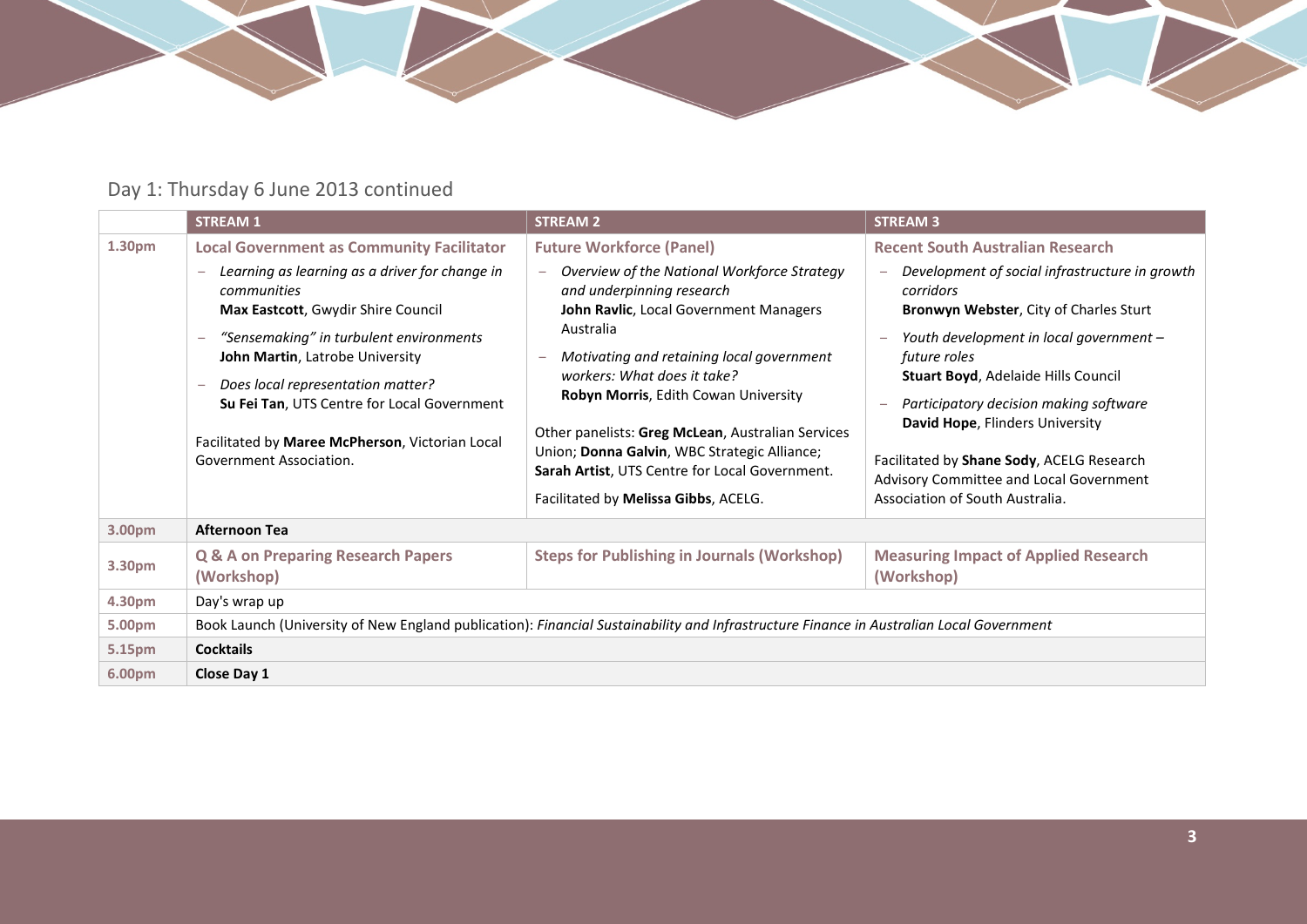

#### Day 2: Friday 7 June 2013

| 8.00am  | <b>Arrival Tea and Coffee</b>                                                                                                                                                                                                                                                                                                                                                                                                                                                                                                                                                                                                                  |                                                                                                                                                                                                                                                                                                                                                                                                                                                                                                                                                                                                                                                                    |                                                                                                                                                                                                                                                                                                                                                                                                                                                                                                                                                                                                                                                                                      |  |
|---------|------------------------------------------------------------------------------------------------------------------------------------------------------------------------------------------------------------------------------------------------------------------------------------------------------------------------------------------------------------------------------------------------------------------------------------------------------------------------------------------------------------------------------------------------------------------------------------------------------------------------------------------------|--------------------------------------------------------------------------------------------------------------------------------------------------------------------------------------------------------------------------------------------------------------------------------------------------------------------------------------------------------------------------------------------------------------------------------------------------------------------------------------------------------------------------------------------------------------------------------------------------------------------------------------------------------------------|--------------------------------------------------------------------------------------------------------------------------------------------------------------------------------------------------------------------------------------------------------------------------------------------------------------------------------------------------------------------------------------------------------------------------------------------------------------------------------------------------------------------------------------------------------------------------------------------------------------------------------------------------------------------------------------|--|
|         | <b>STREAM 1</b>                                                                                                                                                                                                                                                                                                                                                                                                                                                                                                                                                                                                                                | <b>STREAM 2</b>                                                                                                                                                                                                                                                                                                                                                                                                                                                                                                                                                                                                                                                    | <b>STREAM 3</b>                                                                                                                                                                                                                                                                                                                                                                                                                                                                                                                                                                                                                                                                      |  |
| 8.30am  | <b>Applying Climate Change Research</b><br>Carbon offsetting by Queensland councils:<br>Motives and benefits<br>Heather Zeppel, University of Southern<br>Queensland<br>Planning for the health effects of climate<br>change in rural areas<br>Erica Bell, University of Tasmania<br>Prospering in a changing climate - South<br>Australia's climate change adaptation<br>framework<br>Lauren Burton, Dept. of Environment, Water<br>and Natural Resources (SA)<br>City of Adelaide urban heat island micro<br>climate study<br>Marnie Hope, City of Adelaide<br>Facilitated by Adam Gray, Local Government<br>Association of South Australia. | A Research Discipline In Local Government?<br>(Panel)<br>Knowledge City, City of Melbourne case study<br>Austin Ley, City of Melbourne<br>Research analysts at the City of Boroondara:<br>The many hats<br>Tanya Styles, City of Boroondara<br>The lived experience of Insider Action Research<br>in a local government setting<br>Adele Kenneally, Glenelg Shire Council<br>The pitfalls and promises of an academic<br>approach to solving real world problems in<br>local government<br>Jennifer Scott, Jennie Cramp and Michelle<br>Rose, Ku-ring-gai Council<br>Facilitated by Tim Robinson, ACELG Research<br>Advisory Committee and Fairfield City Council. | <b>Local Demographics</b><br>Exploring interventions in urban form which<br>can enable better population health<br>Brydie Clarke, Terry Jenvey and Nicole<br>Vickridge, Knox City Council<br>Turning numbers into knowledge,<br>www.socialstatistics.com.au<br>Hayden Brown, City of Greater Dandenong<br>Local government research into a 'hidden'<br>issue<br>Katherine Wright, City of Boroondara<br>Is anybody listening? The impact of second<br>home ownership on local governments in<br>Australia and elsewhere<br><b>Chris Paris, University of Adealaide</b><br>Facilitated by Marianne Di Giallonardo, ACELG<br>Research Advisory Committee and Maroondah City<br>Council |  |
| 10.30am | <b>Morning Tea</b>                                                                                                                                                                                                                                                                                                                                                                                                                                                                                                                                                                                                                             |                                                                                                                                                                                                                                                                                                                                                                                                                                                                                                                                                                                                                                                                    |                                                                                                                                                                                                                                                                                                                                                                                                                                                                                                                                                                                                                                                                                      |  |

*Continued on next page…*